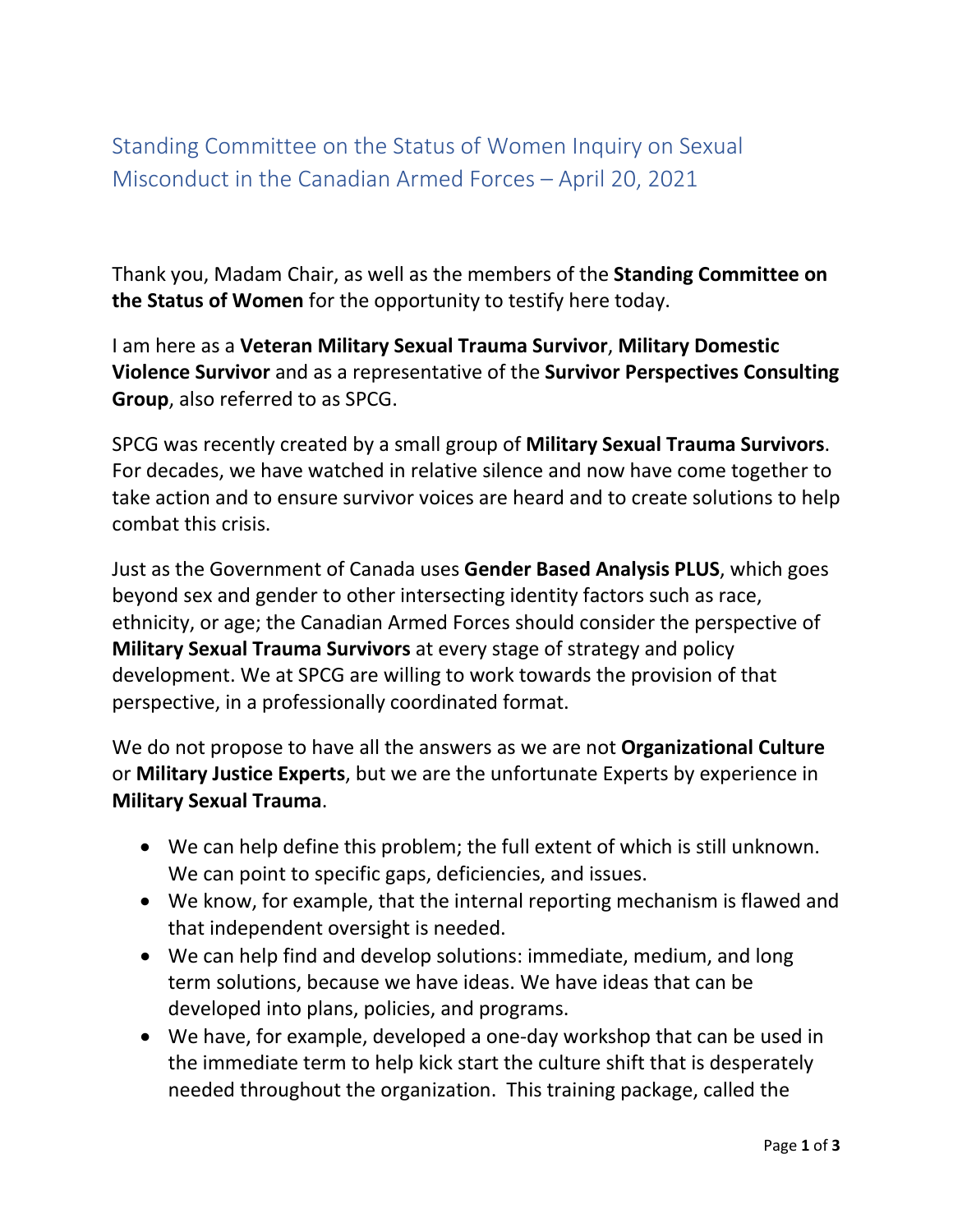**Frontline Workshop**, is survivor born and is based on civilian best practices, curated specifically for the Canadian Armed Forces. The Frontline Workshop will challenge and confront the social norms and unconscious biases of the attendees; it will shake their ethical foundations and open their minds unlike anything the military has done before.

• We can provide feedback on, and input into, strategies, plans, and policies, every step of the way during development, implementation, and monitoring stages. Just like any **GBA+ Analysis** of various identity factors, we want to provide the **Military Sexual Trauma Survivor Perspective** with potential solutions to the Canadian Armed Forces as a professional voice, as well as to other stakeholders such as **Veteran's Affairs Canada**.

We are currently in the building phase of our organization, but we are aiming to represent multiple identity factors including **Men, Indigenous, Veteran, LGBTQ2+ and Civilian Survivors**, among others, as this is not specifically a "Women's Issue". And yes, I did say Civilian Survivors because it is important to note that the impact of a **Sexualized Military Culture** is not limited to members of the military; the impact reaches beyond the perimeter of the workplace and negatively affects the lives of military families, spouses and children, as well as the community at large. A **Sexualized Military Culture**, in many cases, can lead to **Military Domestic Violence, Child Abuse and Civilian Sexual Assault**. Not only does this culture provide a safe space for perpetrators to hide and exist under the protection of a uniform, but it also inadvertently teaches victims to tolerate the intolerable, which leads to lives plagued with mental health challenges, potential homelessness and future abusive relationships. The **Social Cost** of allowing this toxic culture to survive extends to the **Canadian Public**, and that makes this a **Canadian Problem** with real financial and social costs affecting all taxpayers.

In closing, when L**ieutenant General Eyre** testified before this Committee on March 23rd, he explained that his approach to changing the **Sexualized Military Culture** was based on two streams; the second of which included Listening and Learning. This is exactly where SPCG fits in: our team can provide the perspectives needed to ensure that every Strategy, every Plan, every Policy, and every Program aimed at tackling this crisis is reviewed through a **Survivor-informed lens**. We want to be a part of those meaningful consultations as a way to help make the Canadian Armed Forces a better, safer place for those who come behind us.